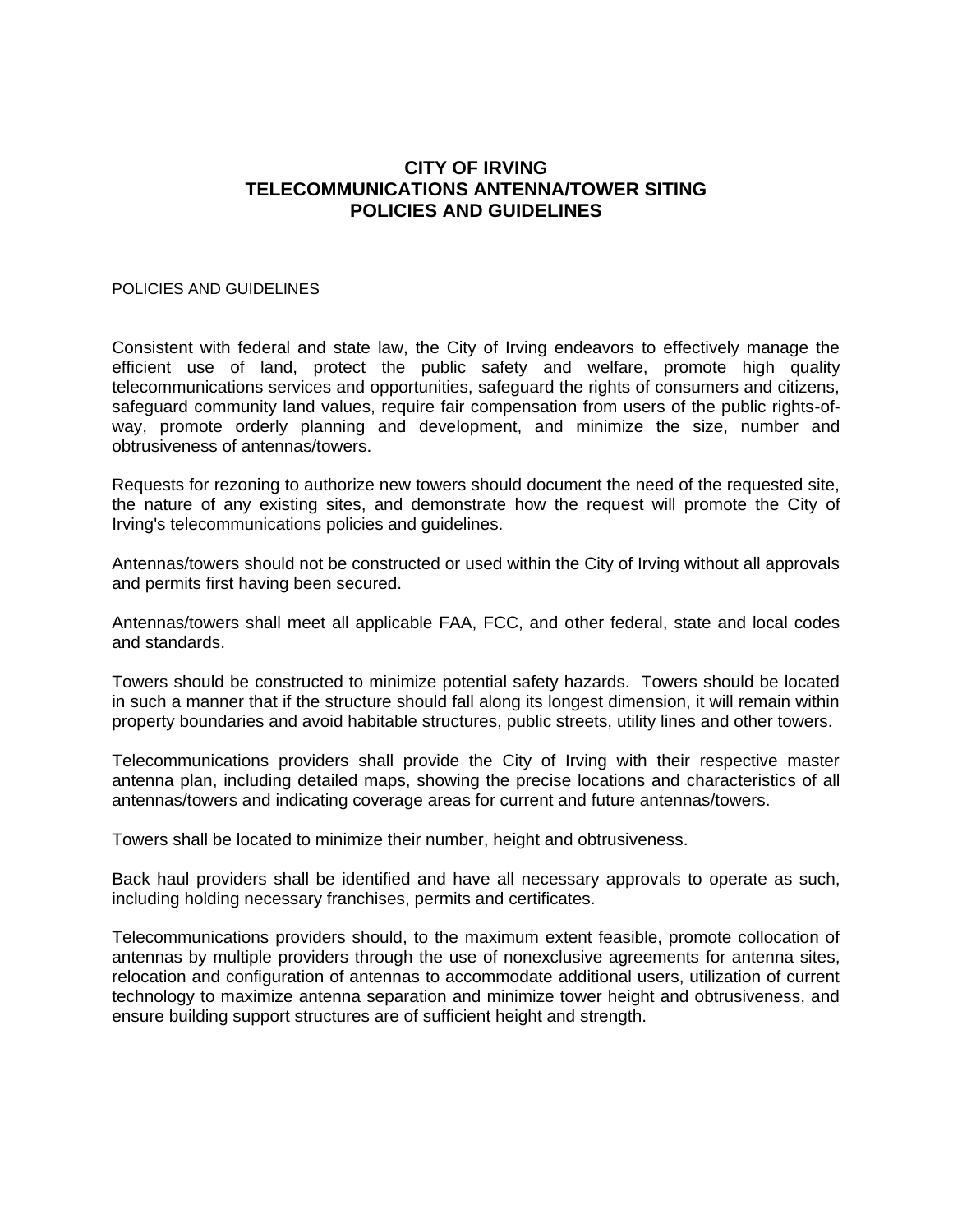## **ANTENNA/TOWER SITING POLICIES AND GUIDELINES Page 2**

Pursuant to the provisions of the Federal Telecommunications Act of 1996, the following information is necessary to enable the Planning and Zoning Commission and City Council to properly evaluate all applications to locate telecommunications towers in the City of Irving.

Name of Applicant: \_\_\_\_\_\_\_\_\_\_\_\_\_\_\_\_\_\_\_\_\_\_ Zoning Case No. \_\_\_\_\_\_\_\_\_\_\_\_\_\_\_\_\_\_\_\_\_\_\_

- 1. Describe the nature of the tower site:
	- a. What type of supporting structure is proposed?
		- 1) A monopole (height: );
		- 2) A self-supported structure (height: \_\_\_\_\_\_); or
		- 3) A guyed tower (height:  $\qquad$ ).
	- b. Attach photos or drawings of all equipment, structures and antennas.
	- c. Will the structure meet all applicable FAA, FCC and other codes and standards? Be specific.
	- d. Given its position on the proposed location, if the structure should fall to the ground along its longest dimension, would it remain within the property boundaries? Would it avoid habitable structures? Would it avoid public streets, utility lines, and other antennas/towers?
- 2. Why is this tower necessary?
- 3. State the name(s) of the telecommunications providers or other potential users of the tower and describe the use to be made by each user.
- 4. Will this tower site be connected to other sites? If so, describe how it will be connected and who will be the back haul provider.
- 5. Have you made an effort to collocate the facilities proposed for this tower on existing towers or structures in the same general area? Please identify the location of these existing sites.
- 6. Regarding No. 5 above, if yes, please describe in detail these efforts and explain in detail why these existing sites were not feasible.
- 7. Attach all studies or tests performed which demonstrate why the existing sites in No. 5 above will not provide sufficient signal coverage.